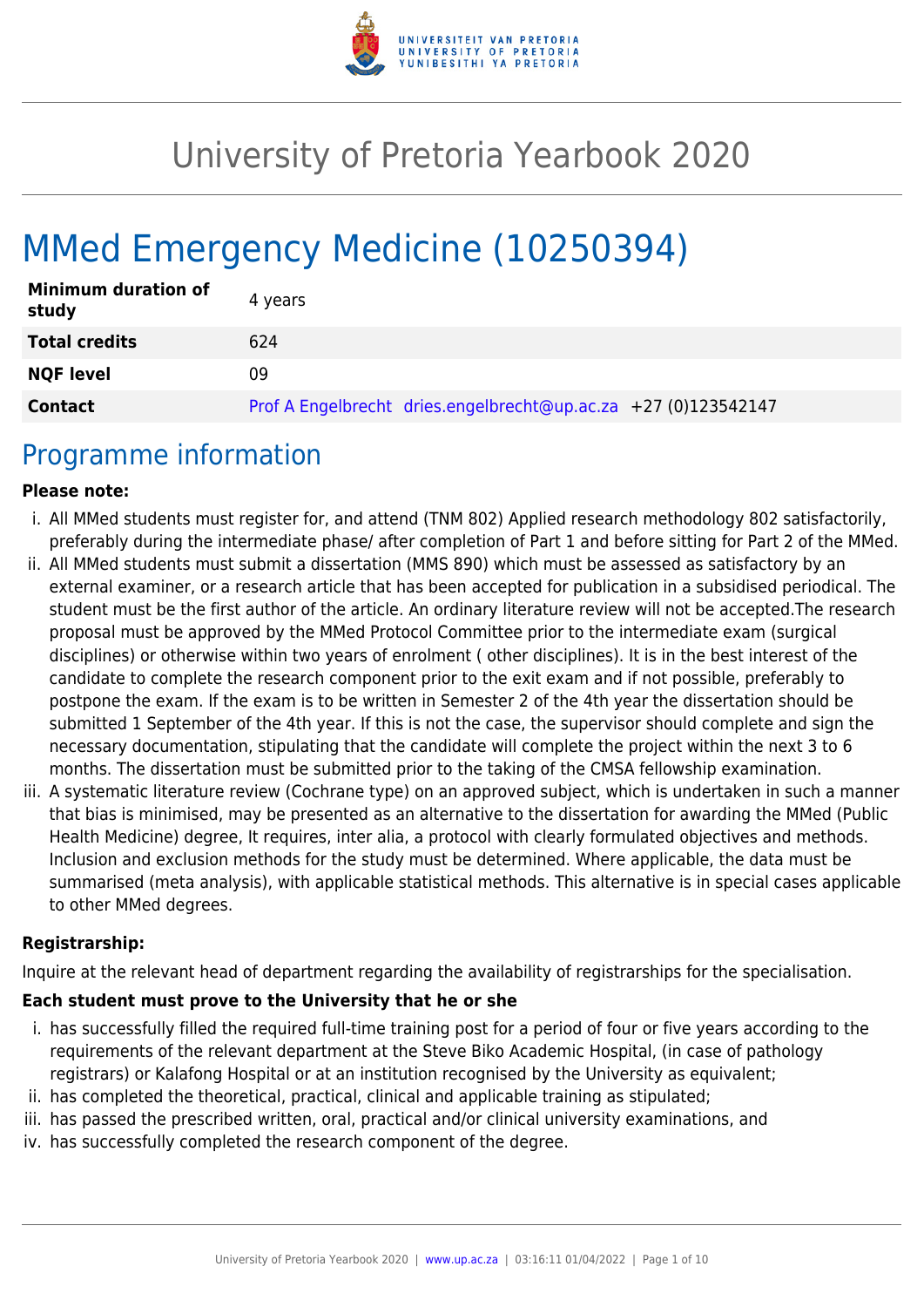

## Admission requirements

- MBChB degree of this University or a qualification deemed by the University to be equivalent to the MBChB degree for at least two years.
- Must be registered as a physician with the Health Professions Council of South Africa for at least one year.
- International students must have qualifications verified by SAQA.

## Other programme-specific information

**Note:** Inquire at the Head of the Department of Family Medicine regarding the availability of registrarships.

**"Major subject"** refers to the recognised field of study in Medicine in which the student specialises. The study of the major subject extends over four or five years, as prescribed by the relevant department.

## Examinations and pass requirements

- i. The sequence of the examinations in the prerequisite subjects will be determined by the head of the department under which the major subject falls.
- ii. The nature, duration and time of the examinations in the prerequisite subjects are determined in cooperation with the heads of the departments under which the prerequisite subjects fall – with the proviso that, except in cases where stipulated otherwise, the examinations in the prerequisite subjects may be held at any time prior to or concurrently with the major subject. The examinations in the major subjects are held as follows:
- iii. In the case of four-year programmes: not before the end of the third year.
- iv. In the case of five-year programmes: not before the end of the fourth year.
- v. A minimum final mark of 50% is required by all departments to pass in a subject and in the clinical section of the examination, a subminimum of 50%. General Regulations apply.
- vi. A student is not admitted to the examination in a prerequisite subject (second examinations excluded) more than twice, nor is he or she admitted to the examination in the major subject more than twice.

**Note:** Certificates of satisfactory preparation and progress are required in respect of the fourth year of four-year programmes in which an examination is held at the end of the third year.

### **Second examinations**

Second examinations for MMed students will only be held after at least six months have elapsed since the conclusion of the examination in which the student had failed.

## **Rules governing the writing of the examinations of the College of Medicine of South Africa [CMSA]**

- i. Only candidates who have met all requirements for the MMed degree except for the major subject (final examination), i.e. passed all prerequisite subjects (the latter to be interchangeable; can be passed either at the University or as primary and intermediary examinations at the College of Medicine of South Africa [CMSA], completed all practical, clinical and applicable training of four or five years as prescribed by the relevant academic department (continuous evaluation of the candidate, in an approved registrar post, by the head of department of the candidate); and completed the required research component for the degree in accordance with the Faculty Yearbook regulations, i.e. Applied research methodology 800 (TNM 800) and the dissertation (MMS 800) or an article (not an ordinary literature review) that has been accepted for publication in a subsidised periodical, will be allowed to write the college examination (exit examination), after which they will obtain both the CMSA fellowship and the MMed as specialist qualifications.
- ii. The rules have been effective as from 1 January 2011. As a transitional measure, cases will be considered on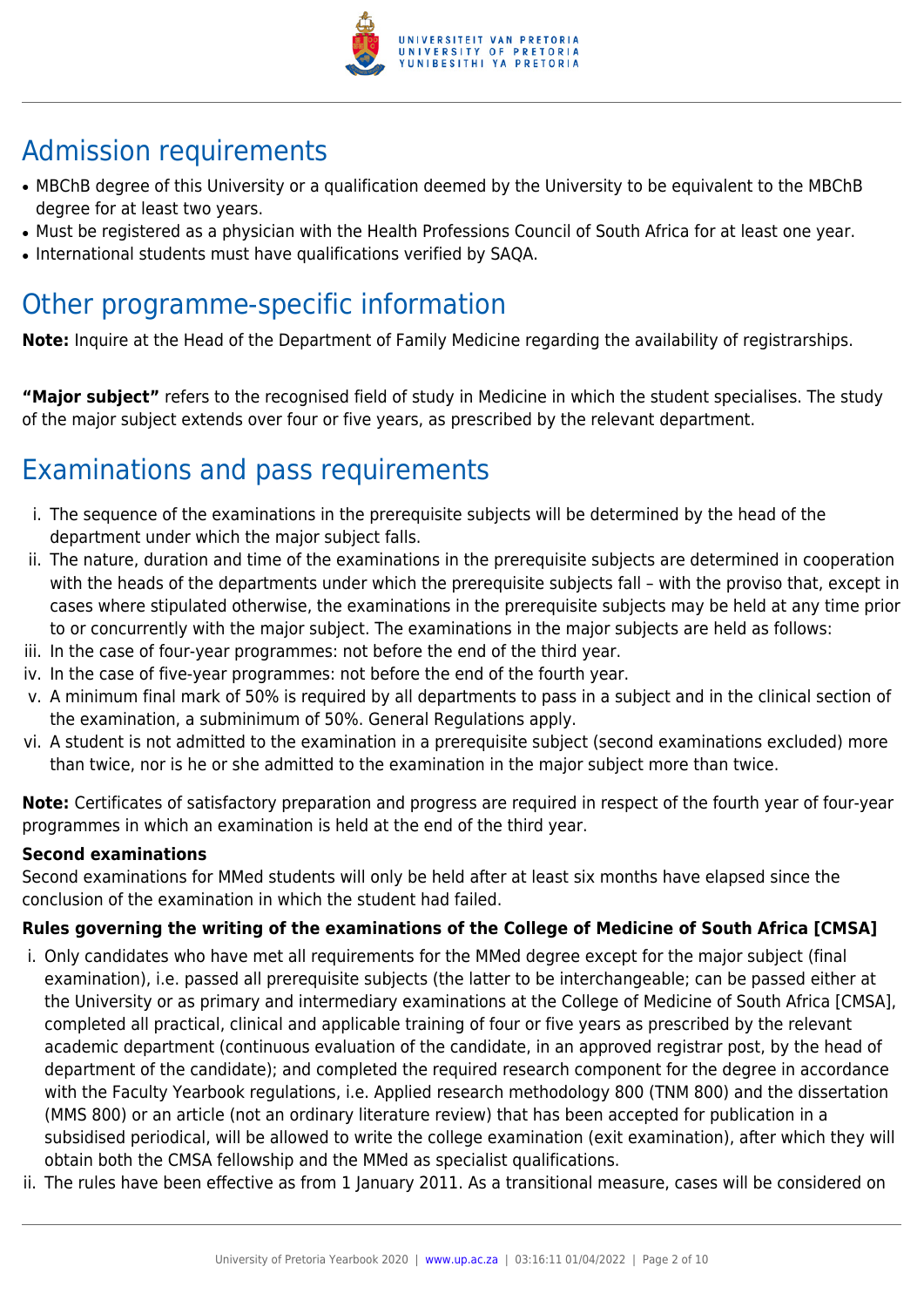

an individual basis where necessary.

## Exemption

### **Exemption**

- i. The Faculty Board may grant partial exemption from the training and work mentioned under par. (b) and (c)(i) and (ii) above on the grounds of comparable training and experience completed in another post or at another recognised institution – with the proviso that exemption from a maximum period of 18 months may be granted with regard to four-year and five-year programmes.
- ii. Exemption from a maximum of three years may be granted by the Department of Medical Oncology for the MMed in Medical Oncology [MMed(MedOnc)] on the grounds of the MMed(Int) or MMed(Paed) degree of this University, or experience recognised by the University as equivalent.
- iii. Specific prerequisite subjects must be passed within 24 months after commencement of the programme.

## Pass with distinction

The degree is conferred at the end of the prescribed training period (i.e. three, four or five years, respectively). The degree is conferred with distinction on a student who has obtained a final mark of at least 75% in his or her major subject.

## General information

#### **Registrars**

Departments expect registrars to participate increasingly in the examining and treatment of patients in the hospital, both in-patients and out-patients, as well as performing and interpreting tests in the laboratory (where applicable); initially under supervision and later increasingly at their own responsibility. Lectures/symposia with closely related departments are organised, as well as discussions of literature, etc.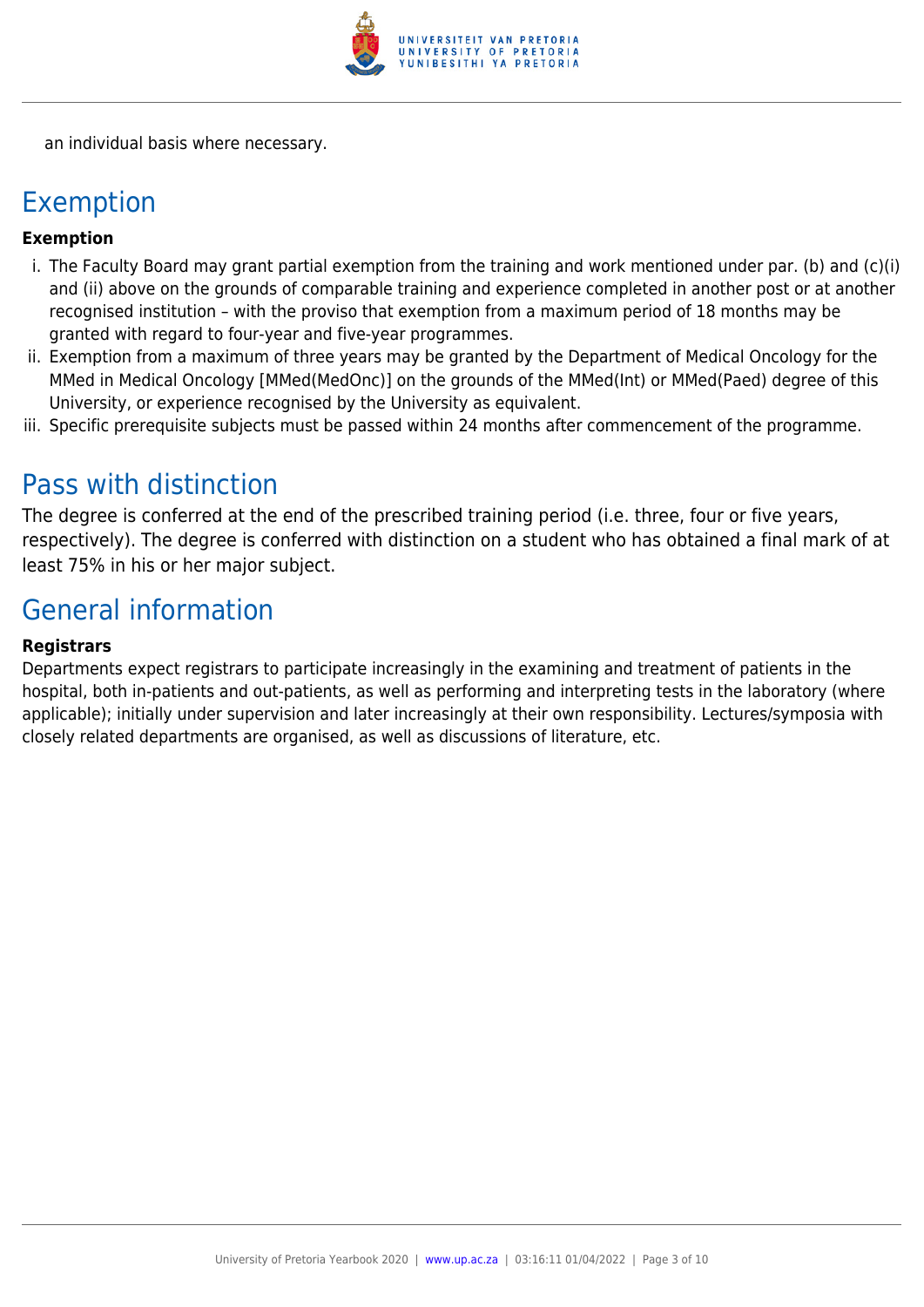

## Curriculum: Year 1

**Minimum credits: 534**

## **Core modules**

## **Anatomy 802 (ANA 802)**

| <b>Module credits</b>         | 36.00                                           |
|-------------------------------|-------------------------------------------------|
| <b>Prerequisites</b>          | No prerequisites.                               |
| <b>Contact time</b>           | 1 discussion class per week, 1 lecture per week |
| <b>Language of tuition</b>    | Module is presented in English                  |
| <b>Department</b>             | Anatomy                                         |
| <b>Period of presentation</b> | Year                                            |
|                               |                                                 |

### **Pharmacology 800 (FAR 880)**

| <b>Module credits</b>         | 36.00                          |
|-------------------------------|--------------------------------|
| <b>Prerequisites</b>          | No prerequisites.              |
| <b>Contact time</b>           | 1 discussion class per week    |
| <b>Language of tuition</b>    | Module is presented in English |
| <b>Department</b>             | Pharmacology                   |
| <b>Period of presentation</b> | Year                           |

#### **Physiology 801 (FSG 801)**

| <b>Module credits</b>         | 36.00                          |
|-------------------------------|--------------------------------|
| <b>Prerequisites</b>          | No prerequisites.              |
| Language of tuition           | Module is presented in English |
| <b>Department</b>             | Physiology                     |
| <b>Period of presentation</b> | Year                           |

### **Dissertation 890 (MMS 890)**

| <b>Module credits</b>         | 180.00                         |
|-------------------------------|--------------------------------|
| Language of tuition           | Module is presented in English |
| <b>Department</b>             | <b>School of Medicine</b>      |
| <b>Period of presentation</b> | Year                           |

## **Emergency medicine 801 (NGK 801)**

| Module credits       | 300.00                             |
|----------------------|------------------------------------|
| <b>Prerequisites</b> | ANA 802, FSG 801, FAR 880, PAG 880 |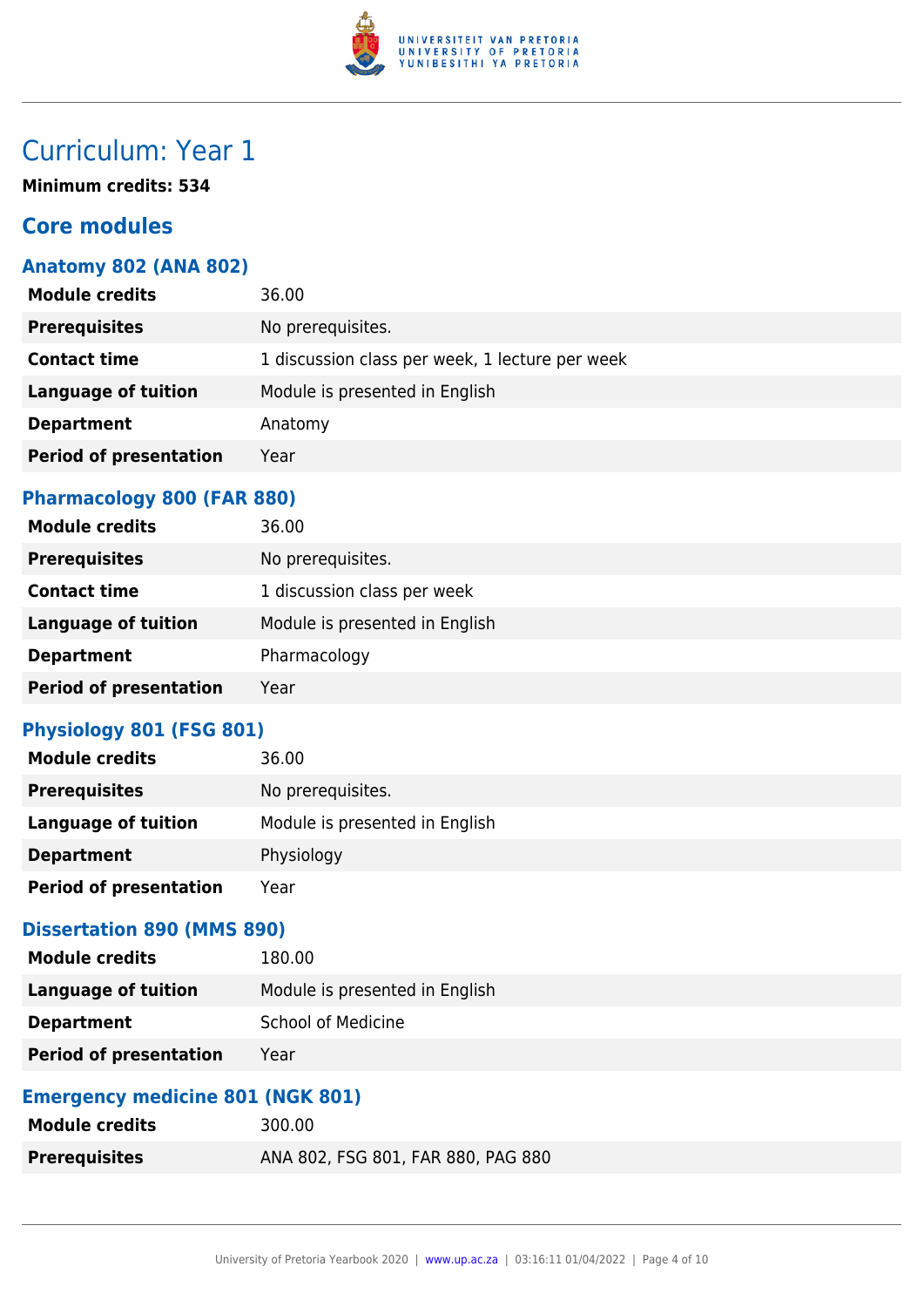

| 1 discussion class per week, 1 lecture per week, 1 practical per week |
|-----------------------------------------------------------------------|
| Module is presented in English                                        |
| <b>Family Medicine</b>                                                |
| Year                                                                  |
|                                                                       |

## **Pathology 880 (PAG 880)**

| <b>Module credits</b>         | 36.00                                                                 |
|-------------------------------|-----------------------------------------------------------------------|
| <b>Prerequisites</b>          | No prerequisites.                                                     |
| <b>Contact time</b>           | 1 discussion class per week, 1 lecture per week, 1 practical per week |
| <b>Language of tuition</b>    | Module is presented in English                                        |
| <b>Department</b>             | Anatomical Pathology                                                  |
| <b>Period of presentation</b> | Year                                                                  |

## **Applied research methodology 802 (TNM 802)**

| <b>Module credits</b>         | 0.00                                |
|-------------------------------|-------------------------------------|
| Language of tuition           | Module is presented in English      |
| <b>Department</b>             | <b>Health Sciences Deans Office</b> |
| <b>Period of presentation</b> | Year                                |
|                               |                                     |

#### **Module content**

\*Attendance module only.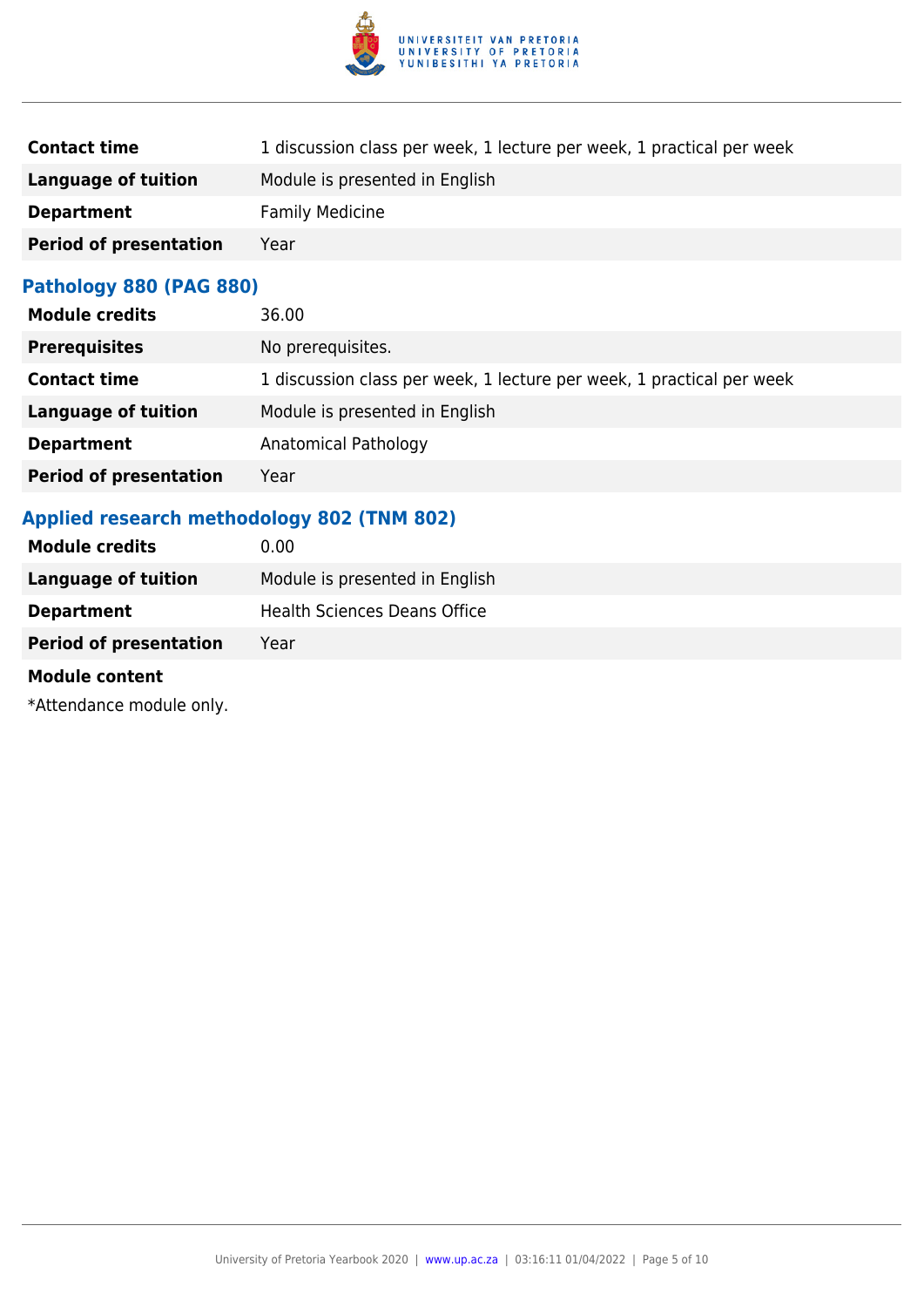

## Curriculum: Year 2

**Minimum credits: 534**

## **Core modules**

## **Anatomy 802 (ANA 802)**

| <b>Module credits</b>         | 36.00                                           |
|-------------------------------|-------------------------------------------------|
| <b>Prerequisites</b>          | No prerequisites.                               |
| <b>Contact time</b>           | 1 discussion class per week, 1 lecture per week |
| <b>Language of tuition</b>    | Module is presented in English                  |
| <b>Department</b>             | Anatomy                                         |
| <b>Period of presentation</b> | Year                                            |
|                               |                                                 |

### **Pharmacology 800 (FAR 880)**

| <b>Module credits</b>         | 36.00                          |
|-------------------------------|--------------------------------|
| <b>Prerequisites</b>          | No prerequisites.              |
| <b>Contact time</b>           | 1 discussion class per week    |
| <b>Language of tuition</b>    | Module is presented in English |
| <b>Department</b>             | Pharmacology                   |
| <b>Period of presentation</b> | Year                           |

#### **Physiology 801 (FSG 801)**

| <b>Module credits</b>         | 36.00                          |
|-------------------------------|--------------------------------|
| <b>Prerequisites</b>          | No prerequisites.              |
| Language of tuition           | Module is presented in English |
| <b>Department</b>             | Physiology                     |
| <b>Period of presentation</b> | Year                           |

### **Dissertation 890 (MMS 890)**

| <b>Module credits</b>         | 180.00                         |
|-------------------------------|--------------------------------|
| Language of tuition           | Module is presented in English |
| <b>Department</b>             | <b>School of Medicine</b>      |
| <b>Period of presentation</b> | Year                           |

## **Emergency medicine 801 (NGK 801)**

| <b>Module credits</b> | 300.00                             |
|-----------------------|------------------------------------|
| <b>Prerequisites</b>  | ANA 802, FSG 801, FAR 880, PAG 880 |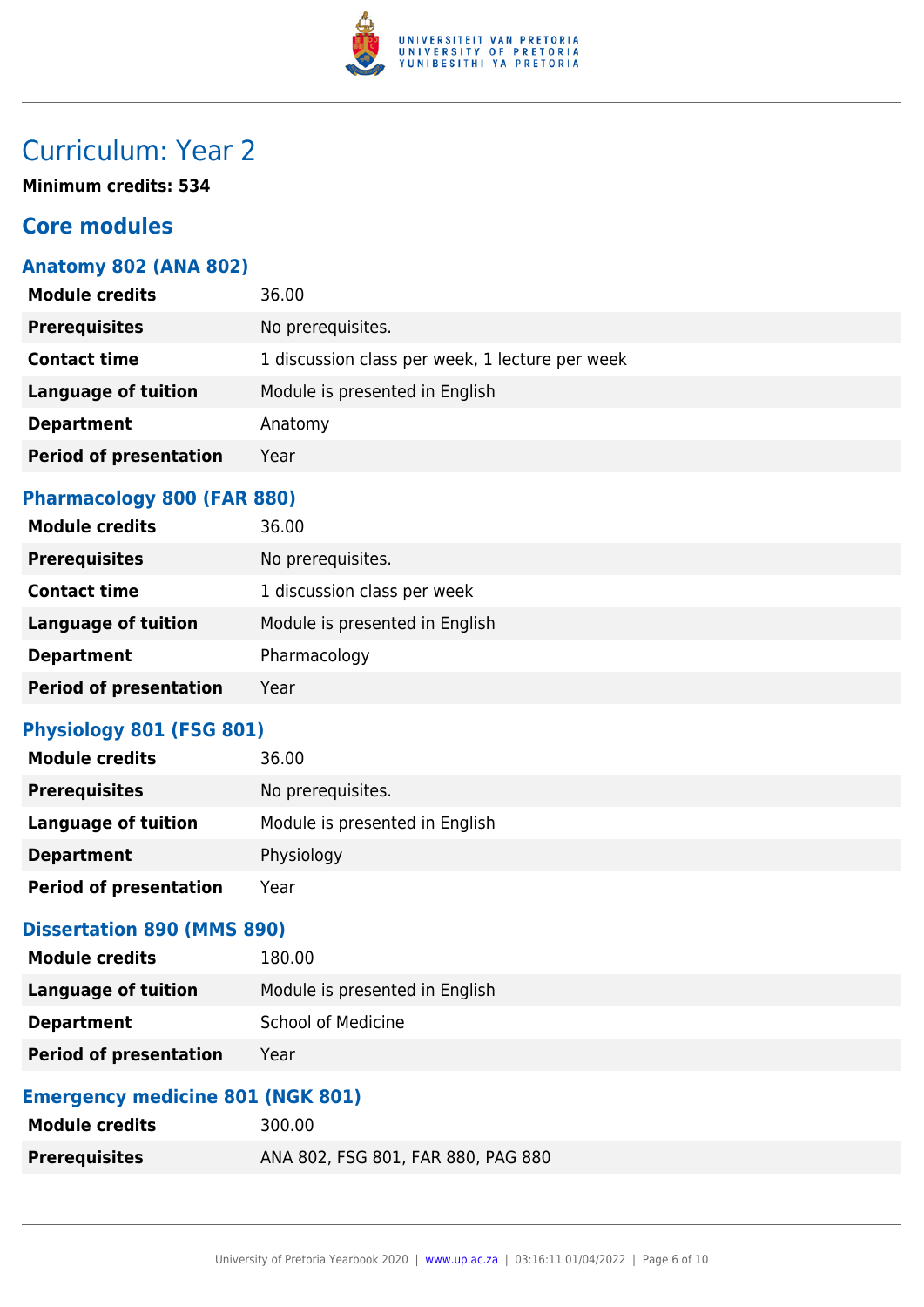

| 1 discussion class per week, 1 lecture per week, 1 practical per week |
|-----------------------------------------------------------------------|
| Module is presented in English                                        |
| <b>Family Medicine</b>                                                |
| Year                                                                  |
|                                                                       |

## **Pathology 880 (PAG 880)**

| <b>Module credits</b>         | 36.00                                                                 |
|-------------------------------|-----------------------------------------------------------------------|
| <b>Prerequisites</b>          | No prerequisites.                                                     |
| <b>Contact time</b>           | 1 discussion class per week, 1 lecture per week, 1 practical per week |
| <b>Language of tuition</b>    | Module is presented in English                                        |
| <b>Department</b>             | Anatomical Pathology                                                  |
| <b>Period of presentation</b> | Year                                                                  |

## **Applied research methodology 802 (TNM 802)**

| <b>Module credits</b>         | 0.00                                |
|-------------------------------|-------------------------------------|
| Language of tuition           | Module is presented in English      |
| <b>Department</b>             | <b>Health Sciences Deans Office</b> |
| <b>Period of presentation</b> | Year                                |
|                               |                                     |

#### **Module content**

\*Attendance module only.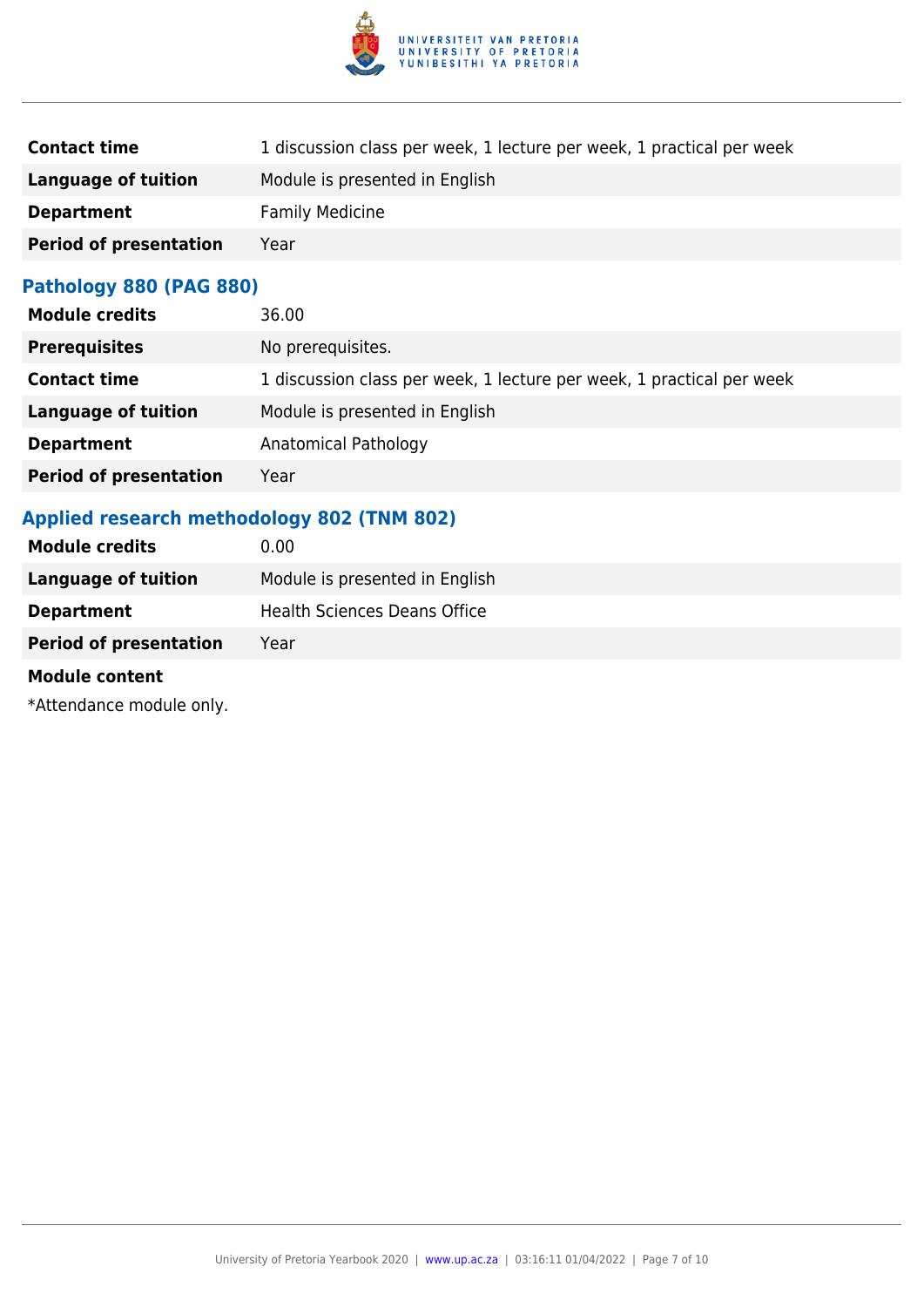

## Curriculum: Year 3

**Minimum credits: 534**

## **Core modules**

## **Anatomy 802 (ANA 802)**

| <b>Module credits</b>         | 36.00                                           |
|-------------------------------|-------------------------------------------------|
| <b>Prerequisites</b>          | No prerequisites.                               |
| <b>Contact time</b>           | 1 discussion class per week, 1 lecture per week |
| <b>Language of tuition</b>    | Module is presented in English                  |
| <b>Department</b>             | Anatomy                                         |
| <b>Period of presentation</b> | Year                                            |
|                               |                                                 |

### **Pharmacology 800 (FAR 880)**

| <b>Module credits</b>         | 36.00                          |
|-------------------------------|--------------------------------|
| <b>Prerequisites</b>          | No prerequisites.              |
| <b>Contact time</b>           | 1 discussion class per week    |
| <b>Language of tuition</b>    | Module is presented in English |
| <b>Department</b>             | Pharmacology                   |
| <b>Period of presentation</b> | Year                           |

#### **Physiology 801 (FSG 801)**

| <b>Module credits</b>         | 36.00                          |
|-------------------------------|--------------------------------|
| <b>Prerequisites</b>          | No prerequisites.              |
| Language of tuition           | Module is presented in English |
| <b>Department</b>             | Physiology                     |
| <b>Period of presentation</b> | Year                           |

### **Dissertation 890 (MMS 890)**

| <b>Module credits</b>         | 180.00                         |
|-------------------------------|--------------------------------|
| Language of tuition           | Module is presented in English |
| <b>Department</b>             | <b>School of Medicine</b>      |
| <b>Period of presentation</b> | Year                           |

## **Emergency medicine 801 (NGK 801)**

| Module credits       | 300.00                             |
|----------------------|------------------------------------|
| <b>Prerequisites</b> | ANA 802, FSG 801, FAR 880, PAG 880 |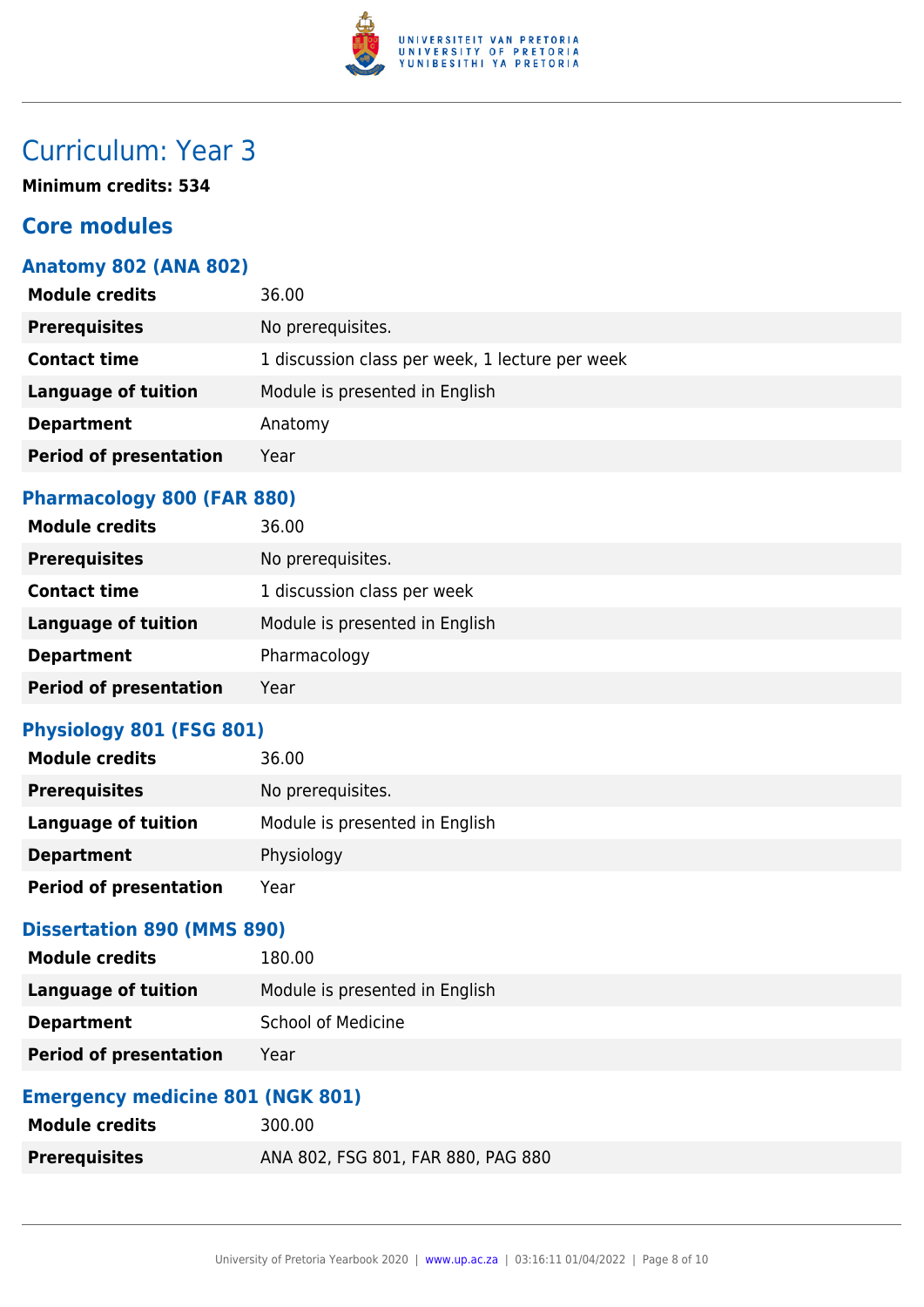

| 1 discussion class per week, 1 lecture per week, 1 practical per week |
|-----------------------------------------------------------------------|
| Module is presented in English                                        |
| <b>Family Medicine</b>                                                |
| Year                                                                  |
|                                                                       |

## **Pathology 880 (PAG 880)**

| <b>Module credits</b>         | 36.00                                                                 |
|-------------------------------|-----------------------------------------------------------------------|
| <b>Prerequisites</b>          | No prerequisites.                                                     |
| <b>Contact time</b>           | 1 discussion class per week, 1 lecture per week, 1 practical per week |
| <b>Language of tuition</b>    | Module is presented in English                                        |
| <b>Department</b>             | Anatomical Pathology                                                  |
| <b>Period of presentation</b> | Year                                                                  |

## **Applied research methodology 802 (TNM 802)**

| <b>Module credits</b>         | 0.00                                |
|-------------------------------|-------------------------------------|
| Language of tuition           | Module is presented in English      |
| <b>Department</b>             | <b>Health Sciences Deans Office</b> |
| <b>Period of presentation</b> | Year                                |
|                               |                                     |

#### **Module content**

\*Attendance module only.